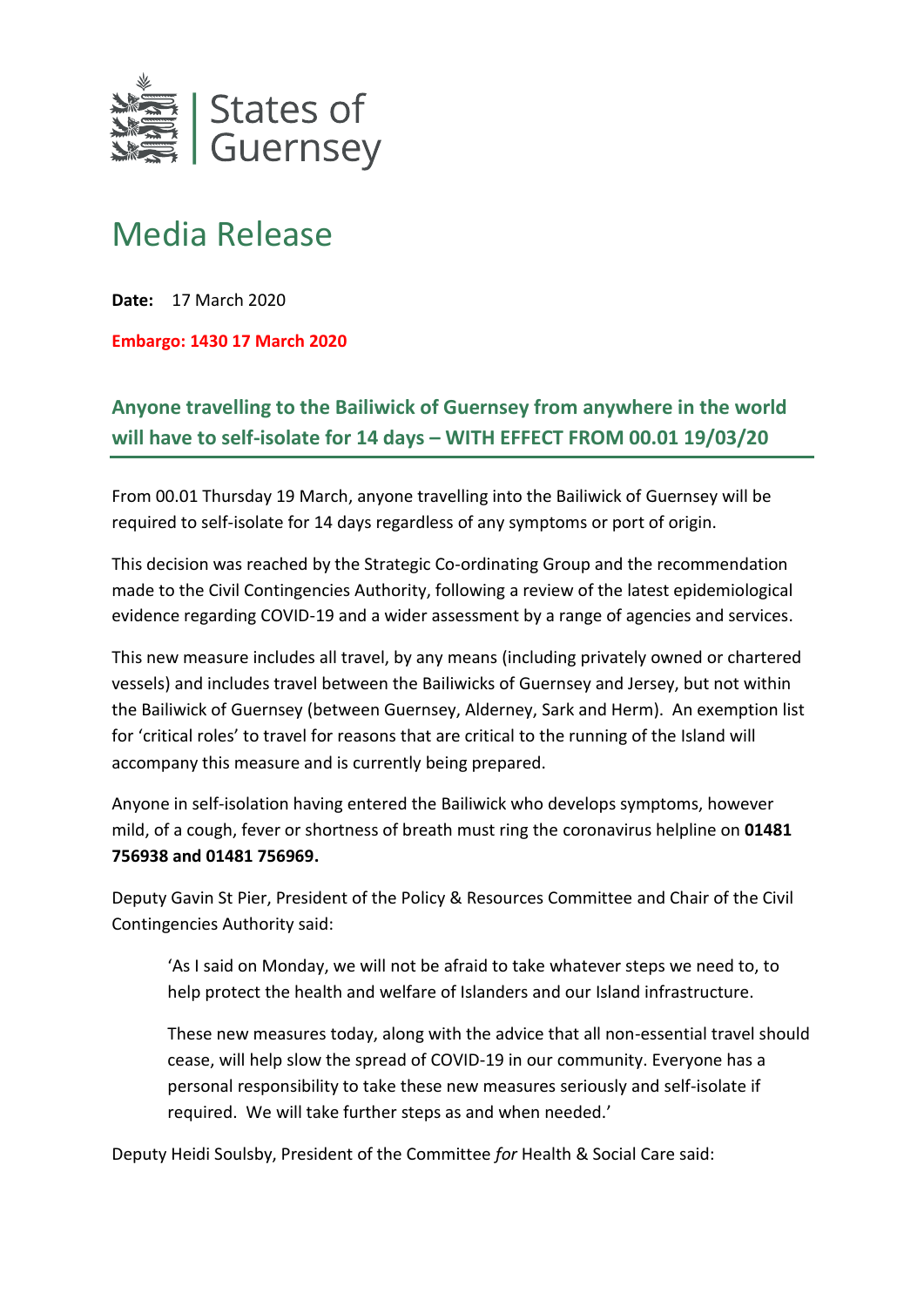'The decision to insist on self-isolation for anyone entering the Bailiwick for 14 days is a significant change and one which has the potential to impact a number of Islanders.

All evidence shows us that if we can contain the virus and prevent community seeding we can lessen the burden on our health and care services.

Self-isolation is difficult but the guidance must be adhered to. As well as not going to work, school/childcare, anyone in self-isolation must stay at home and not think that it is alright to just pop out to the shops, have friends round, or go for a walk.

The Bailiwick community has been great so far in responding to this challenging situation. Please look out for your friends, family or neighbours who are in selfisolation and may need some practical help to get them through the 14 days.'

## **Travel advice for the Bailiwick is now as follows:**

- No non-essential travel. Those undertaking essential travel (i.e for medical care in the UK) will be required to self-isolate for 14 days upon their return. Only 'critical' travellers will not be required to self-isolate. Guidance on 'essential' and 'critical' travel is being issued today.
- Businesses or individuals who are expecting visitors should advise those visitors not to come unless their role is included on the exempted list of critical roles. Anyone who goes against this advice and travels into the Bailiwick will be required to selfisolate for 14 days. This requirement will be enforceable under emergency powers (details below).
- Any individual leaving the island for essential reasons must take into account the requirement which will be upon them to self-isolate on their return as well as the risk of falling ill outside the island and the treatment that may or may not be available at that time in the location in which they find themselves.
- Students: In view of the rapidly changing environment across the world including the closure of many institutions, potentially for an extended period, we would encourage students and their parents to consider returning to the island sooner rather than later, even if this requires a period of self-isolation. If any students is symptomatic before their return they should contact their student health service or Public Health Services in Guernsey.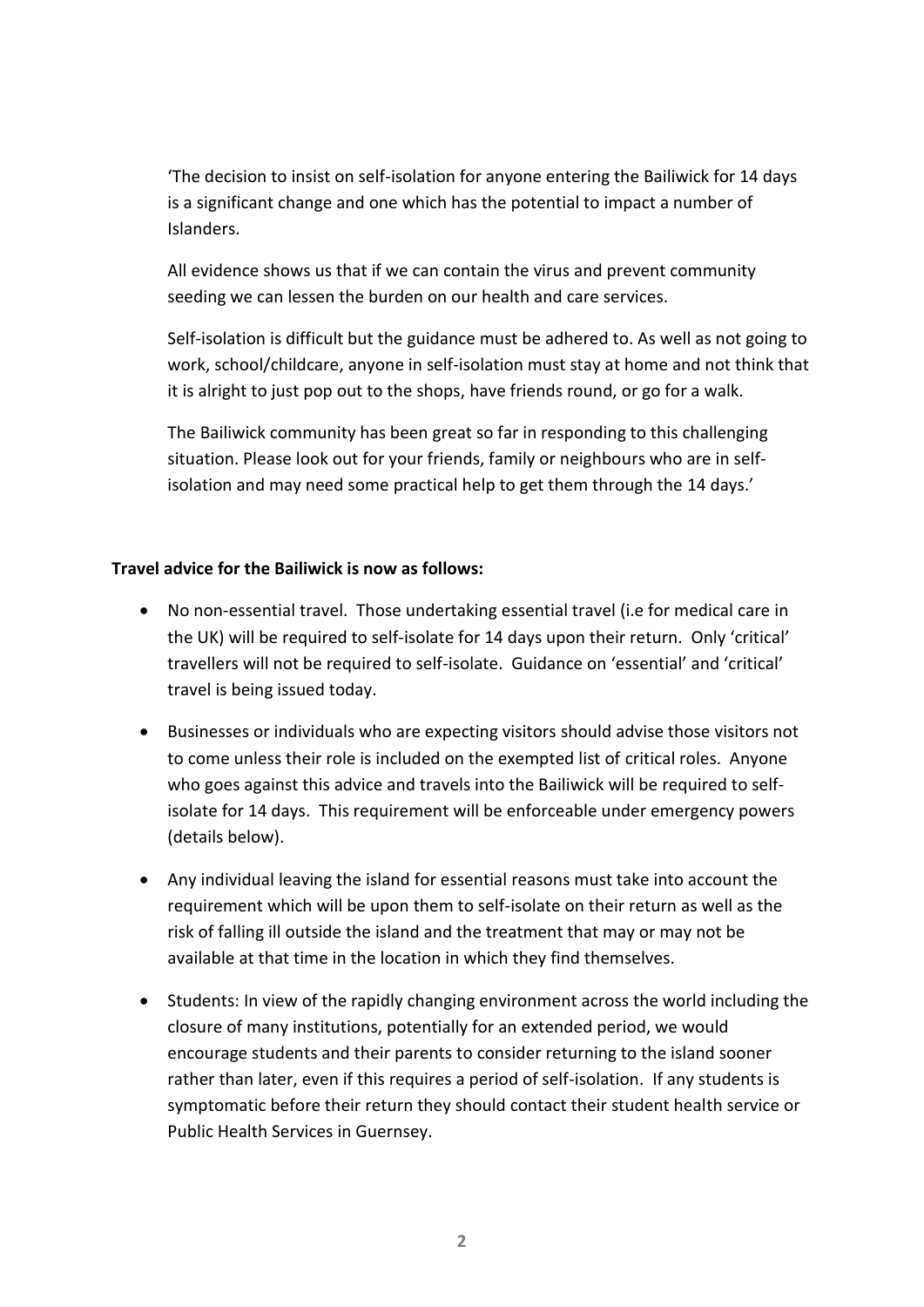## **CCA makes emergency regulations to enforce self-isolation requirements on those entering the Bailiwick of Guernsey**

Today (17 March) the Civil Contingencies Authority has agreed to make imminently emergency regulations to further strengthen the newly announced travel restrictions.

The powers will allow the Medical Officer of Health (who currently acts also as the Director of Public Health), her deputy and others authorised by her to, where necessary, enforce the testing, isolation and/or detention of those who travel to the Bailiwick. It will also allow the enforcement of testing, isolation and/or detention for anyone in the Bailiwick suspected of being infected.

The Medical Officer of Health intends to require all those travelling into the Bailiwick, who are not considered to have 'critical' roles to self-isolate for 14 days.

The powers also allow Bailiwick Law Enforcement officers to initially detain at the hospital (or another suitable location) someone that they suspect may have the coronavirus and present a risk of spreading it to others, until the Medical Officer of Health can advise further.

Not complying with the restrictions or requirements imposed under these powers will be an offence.

Deputy Gavin St Pier said:

'Many Islanders have readily followed the guidance provided by Public Health and self-isolated where appropriate, in line with the official advice. But there are exceptions and if we really want to slow the spread of coronavirus, we must introduce these powers. We will be ready to use these powers to enforce selfisolation if required. This will help ensure everyone entering the Bailiwick selfisolates, and that we identify anyone who may have the virus already. I hope Islanders will welcome these measures as firm steps to protect their health and especially the health of the most vulnerable in our community.'

**Ends**

## **Notes to Media**